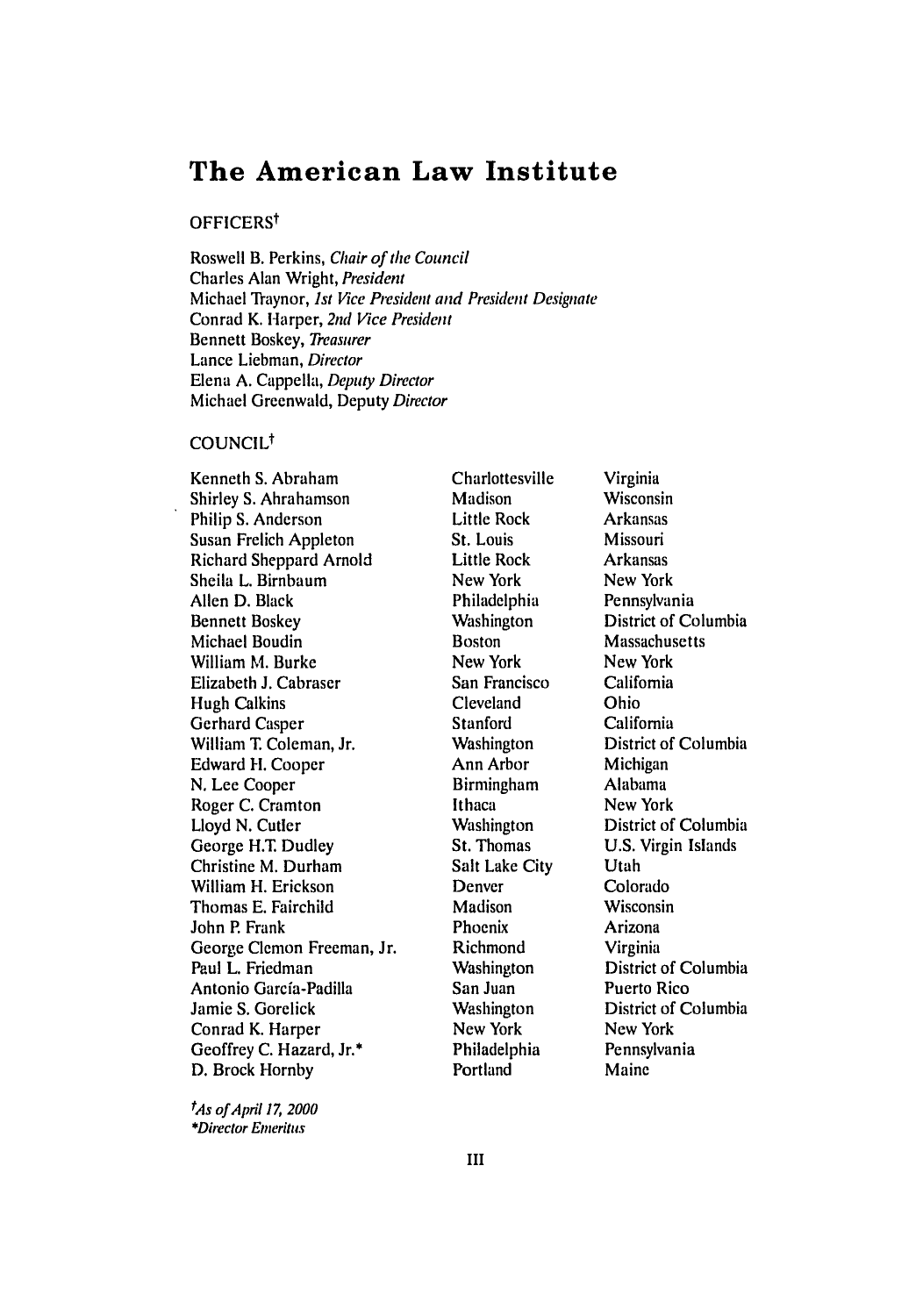## **COUNCIL**

Vester T. Hughes, Jr. Mary Kay Kane Nicholas deB. Katzenbach Herma Hill Kay Carolyn Dineen King Carolyn B. Lamm Pierre N. Leval Betsy Levin Hans A. Linde Martin Lipton Robert MacCrate Margaret H. Marshall John W. Martin, Jr. John J. McKetta, III Vincent L. McKusick Daniel J. Meltzer Robert H. Mundheim Roswell B. Perkins Ellen Ash Peters Louis H. Pollak Roberta C. Ramo Ernest J. Sargeant Mary M. Schroeder Sherwin P. Simmons Wm. Reece Smith, Jr. Robert A. Stein John T. Subak Michael Traynor Bill Wagner Patricia M. Wald Elizabeth Warren William H. Webster George Whittenburg Herbert P. Wilkins James H. Wilson, Jr. Charles Alan Wright

#### Emeritus *Council Members*

Joseph F. Johnston Hale McCown Lawrence E. Walsh Herbert Wechsler\*

Dallas San Francisco Princeton Berkeley Houston Washington New York **Washington** Salem New York New York Boston Boca Grande Austin Portland Cambridge New York New York Hartford Philadelphia Albuquerque Boston Phoenix Miami Tampa Chicago Philadelphia San Francisco Tampa Washington Cambridge Washington Amarillo Boston Atlanta Austin

Texas California New Jersey California Texas District of Columbia New York District of Columbia Oregon New York New York Massachusetts Florida Texas Maine Massachusetts New York New York Connecticut Pennsylvania New Mexico **Massachusetts** Arizona Florida Florida Illinois Pennsylvania California Florida District of Columbia **Massachusetts** District of Columbia Texas Massachusetts Georgia **Texas** 

Birmingham Lincoln Oklahoma City New York

Alabama Nebraska Oklahoma New York

*\*Director Emeritus*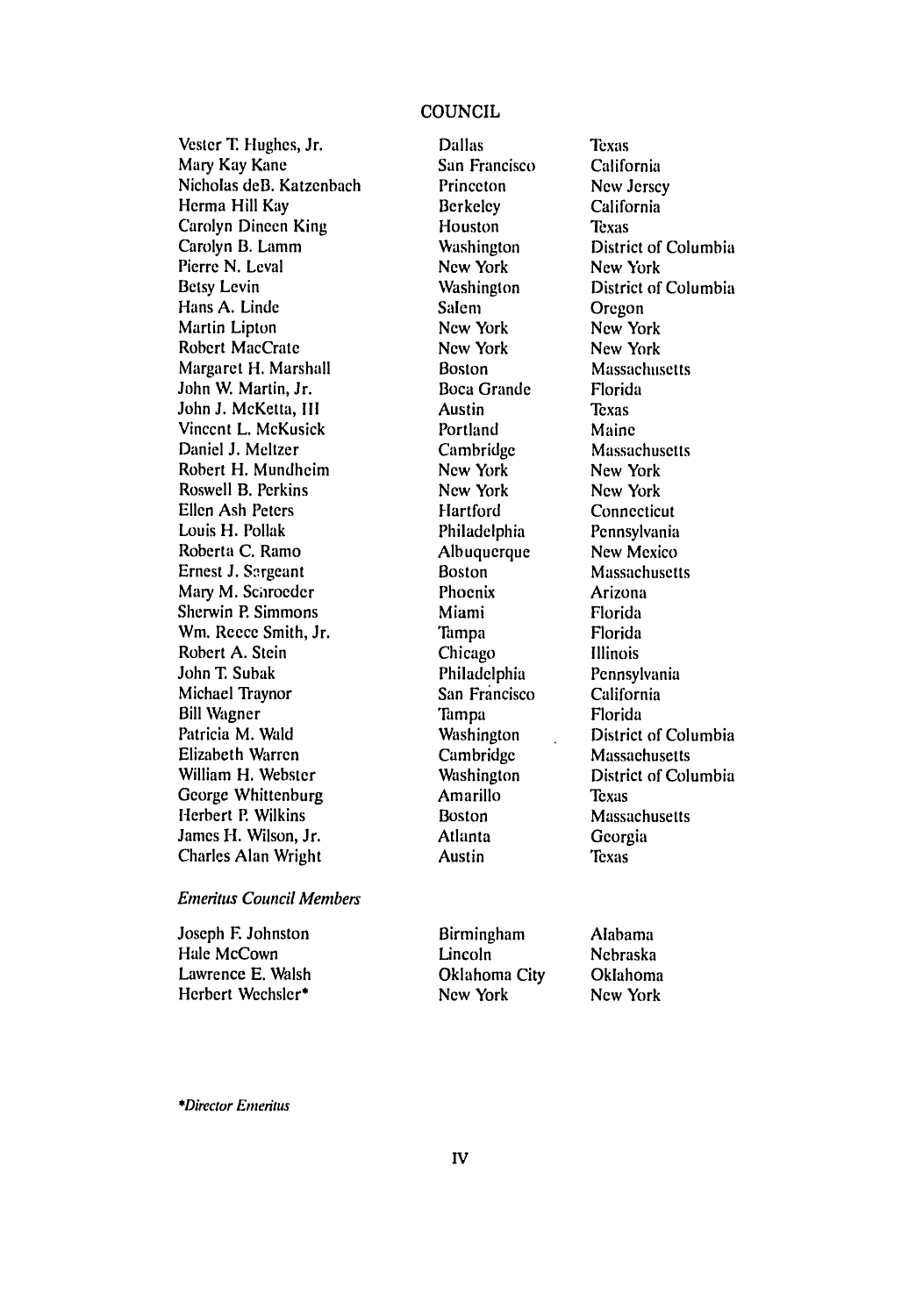#### REPORTER

**SUSAN** F. FRENCH, University of California at Los Angeles School of Law, Los Angeles, California

#### CONSULTANT TO THE REPORTER

A. **JAMES** CASNER, Harvard University Law School, Cambridge, Massachusetts [Deceased **1990]**

# ADVISERSt

- CURTIS J. BERGER, Columbia University School of Law, New York, New York [Deceased 1998]
- FRED P. BOSSELmAN, Chicago-Kent College of Law, Illinois Institute of Technology, Chicago, Illinois
- WILLIAM R. BREETZ, JR., Hartford, Connecticut [from **1995]**

GURDON H BUCK, Hartford, Connecticut [from **19901**

- JOHN CORNYN, Austin, Texas; formerly Justice, Texas Supreme Court [from **1993]**
- DAVID W. CRAIG, Judge, Commonwealth Court of Pennsylvania, Pittsburgh, Pennsylvania **[to 1992]**
- JESSE DUKEMINIER, University of California at Los Angeles School of Law, Los Angeles, California
- ROBERT C. ELLICKSON, Yale Law School, New Haven, Connecticut

MARVIN GARFINKEL, Philadelphia, Pennsylvania

- NORMAN **GELS,** Chicago, Illinois [from **1992;** deceased **1996]**
- DOROTHY J. GLANCY, University of Santa Clara School of Law, Santa Clara, California
- JOHN D. HASTIE, Oklahoma City, Oklahoma
- MENDES HERSHMAN, New York, New York [Deceased **1992]**
- THOMAS WOODWARD HOUGHTON, Houston, Texas
- WAYNE S. HYATT, Atlanta, Georgia [from **1990]**
- THOMAS L. JONES, University of Alabama School of Law, Tuscaloosa, Alabama
- GERALD KORNGOLD, Case Western Reserve University Law School, Cleveland, Ohio [from 1991]
- FREDERICK S. LANE, Boston, Massachusetts

CAROL M. ROSE, Yale Law School, New Haven, Connecticut

- STEWART E. STERK, Yeshiva University, Benjamin N. Cardozo School of Law, New York, New York [from **1995]**
- MICHAEL F. STURLEY, University of Texas School of Law, Austin, Texas [from **1989]**
- **LYMAN** M. TONDEL, JR., New York, New York [to **1989;** deceased **1997]**

*tAs of May 12, 1998.*

HERBERT P. WILKINS, Chief Justice, Supreme Judicial Court of Massachusetts, Boston, Massachusetts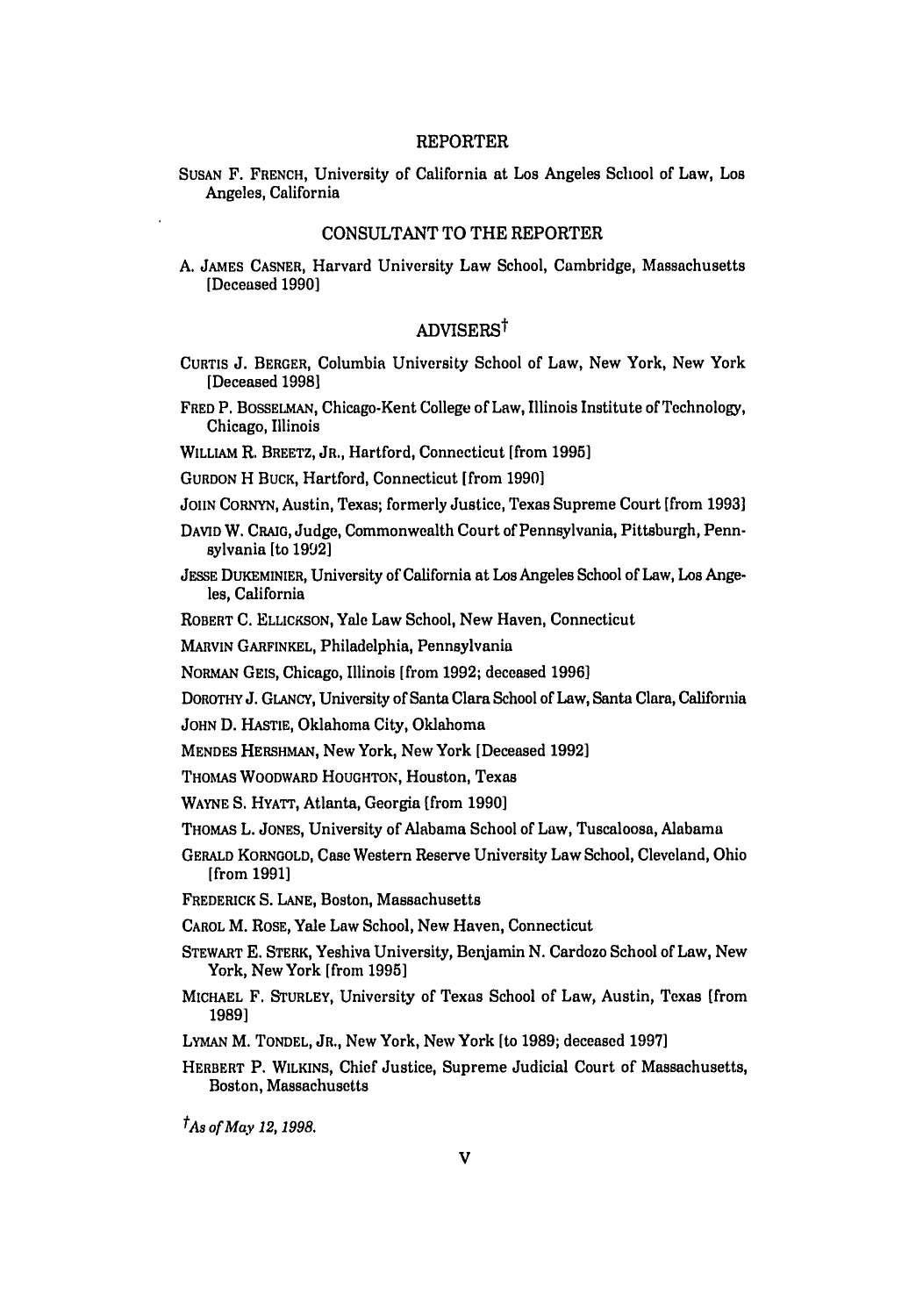# EX OFFICIO<sup>†</sup>

ROSWELL B. PERKINS, New York, New York *Chair of the Council, The American Law Institute* CHARLES ALAN WRIGHT, Austin, Texas *President, The American Law Institute* GEOFFREY **C.** HAZARD, JR., Philadelphia, Pennsylvania *\*Director, The American Law Institute*

*tMs of May 12, 1998. \*Director Emeritus since May 20, 1999; succeeded as Director by Lance Liebman*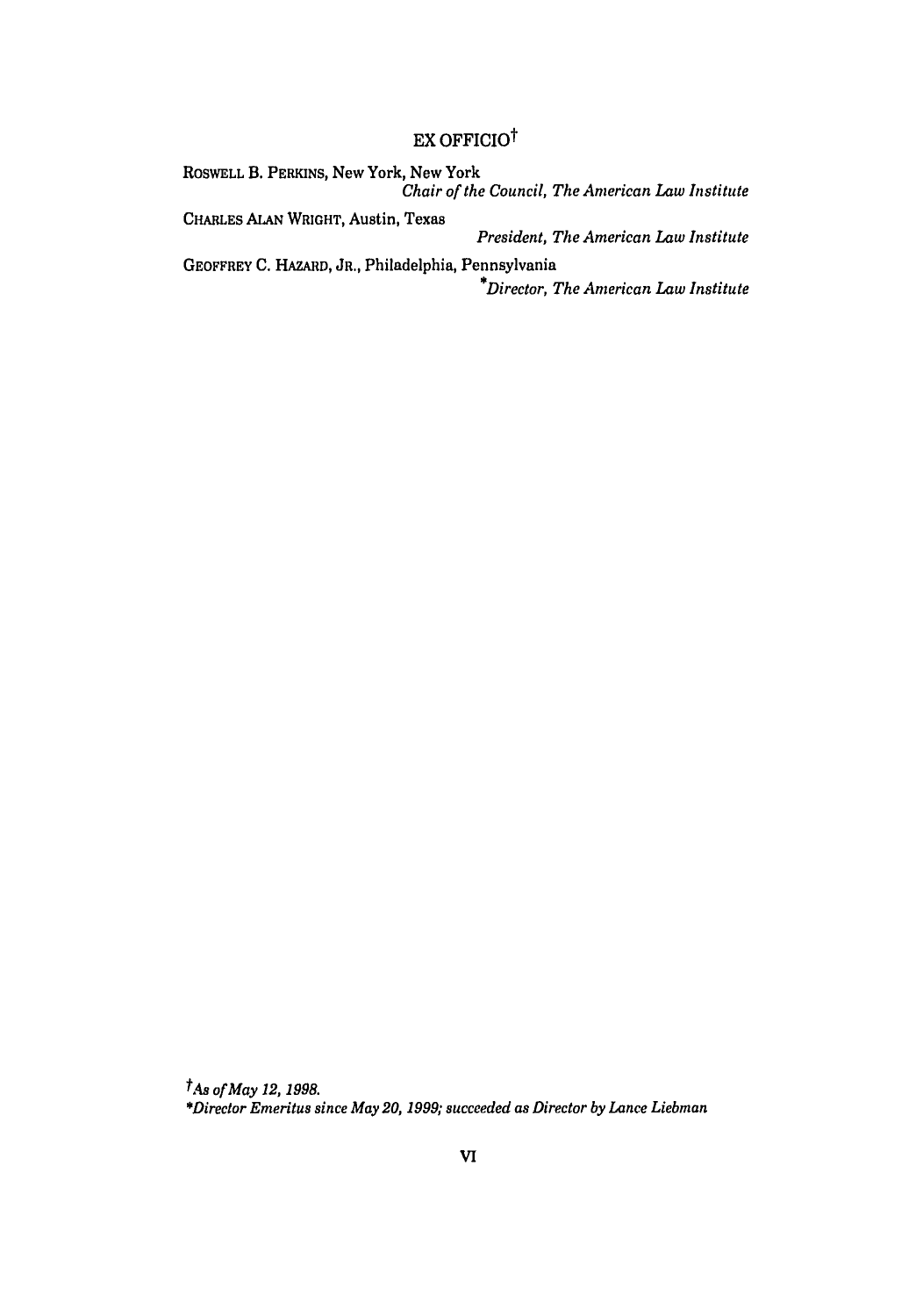#### MEMBERS CONSULTATIVE GROUP

# (as of May 12, 1998)

**D.** BENJAMIN BEARD, Moscow, Idaho ROBERT E. BECK, Carbondale, Illinois MARION W. BENFIELD, JR., Winston-Salem, North Carolina ROGER BERNHARDT, San Francisco, California JOHN P. BURTON, Santa Fe, New Mexico PATfRICIA **ANN** CAIN, Iowa City, Iowa **JACK** C. CALDWELL, Lafayette, Louisiana DAVID L. CALLIES, Honolulu, Hawaii JOHN G. CAMERON, JR., Grand Rapids, Michigan DONNA R. CHRISTIE, Tallahassee, Florida DONN I. COHEN, York, Pennsylvania FREDERICK **U.** CONARD, JR., West Hartford, Connecticut BARRY A. CURRIER, Birmingham, Alabama JOHN H. DAVIDSON, Vermillion, South Dakota ANTHONY M. DILEo, New Orleans, Louisiana MARY DOYLE, Coral Gables, Florida DIANE DURGIN, Atlanta, Georgia ROGER W. FINDLEY, Los Angeles, California CYRIL **A.** Fox, JR., Pittsburgh, Pennsylvania ARTHUR GAUDIO, Laramie, Wyoming BRIAN E. GRAY, San Francisco, California JOSEPH W. GRIER, JR., Charlotte, North Carolina HARRIS L HARTZ, New Mexico Court of Appeals, Albuquerque, New Mexico

KENNETH L. HIRSCH, Pittsburgh, Pennsylvania ARNETTE R. HUBBARD, Chicago, Illinois JOHN A. HUMBACH, White Plains, New York CORWIN W. JOHNSON, Austin, Texas HERBERT **A.** JOHNSON, Columbia, South Carolina A. KODZO PAAKU KLUDZE, Camden, New Jersey REBECCA LOVE KOURLIS, Colorado Supreme Court, Denver, Colorado SYBIL H. LANDAU, New York, New York Louis D. LAURINO, Bayville, New York HERBERT I. LAZEROW, San Diego, California GEORGE W. LIEBMANN, Baltimore, Maryland CARL H. LISMAN, Burlington, Vermont ROBERT E. LUTZ II, Los Angeles, California JOHN MARTINEZ, Salt Lake City, Utah CALVIN R. MASSEY, San Francisco, California BARBARA TAYLOR MATTIS, Fort Lauderdale, Florida DAVID J. MCCARTHY, JR., Washington, D.C. EARL FINBAR MURPHY, Columbus, Ohio SAMUEL K. MURUMBA, Brooklyn, New York MARIAN P. OPALA, Supreme Court of Oklahoma, Oklahoma City, Oklahoma DAVID E. PIERCE, Topeka, Kansas EDGAR ALLEN PRICHARD, Fairfax, Virginia